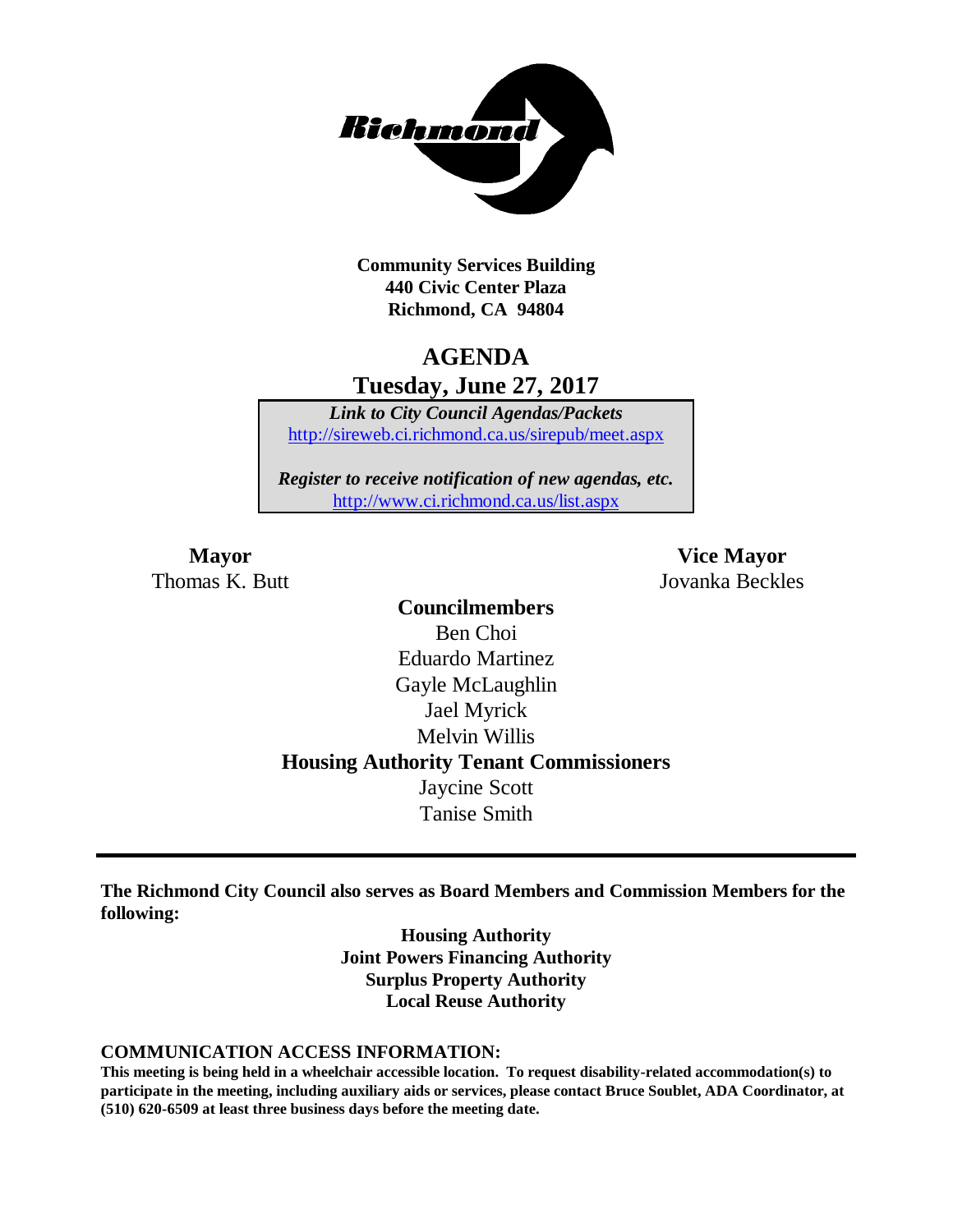# **MEETING PROCEDURES**

The City of Richmond encourages community participation at its City Council meetings and has established procedures that are intended to accommodate public input in a timely and time-sensitive way. As a courtesy to all members of the public who wish to participate in City Council meetings, please observe the following procedures:

**PUBLIC COMMENT ON AGENDA ITEMS:** Anyone who desires to address the City Council on items appearing on the agenda must complete and file a pink speaker's card with the City Clerk **prior** to the City Council's consideration of the item. Once the City Clerk has announced the item, no person shall be permitted to speak on the item other than those persons who have submitted their names to the City Clerk. Your name will be called when the item is announced for discussion. **Each speaker will be allowed up to TWO (2) MINUTES to address the City Council on NON-PUBLIC HEARING items listed on the agenda. Speakers are allowed up to THREE (3) minutes on PUBLIC HEARING items.**

**OPEN FORUM FOR PUBLIC COMMENT:** Individuals who would like to address the City Council on matters not listed on the agenda or on items remaining on the consent calendar may do so under Open Forum. All speakers must complete and file a pink speaker's card with the City Clerk **prior** to the commencement of Open Forum. The amount of time allotted to individual speakers shall be determined based on the number of persons requesting to speak during this item. **The time allocation for each speaker will be as follows:** 15 or fewer speakers, a maximum of 2 minutes; 16 to 24 speakers, a maximum of 1 and one-half minutes; and 25 or more speakers, a maximum of 1 minute.

### **SPEAKERS ARE REQUESTED TO OCCUPY THE RESERVED SEATS IN THE FRONT ROW BEHIND THE SPEAKER'S PODIUM AS THEIR NAME IS ANNOUNCED BY THE CITY CLERK.**

**CONDUCT AT MEETINGS:** Richmond City Council meetings are limited public forums during which the City strives to provide an open, safe atmosphere and promote robust public debate. Members of the public, however, must comply with state law, as well as the City's laws and procedures and may not actually disrupt the orderly conduct of these meetings. The public, for example, may not shout or use amplifying devices, must submit comment cards and speak during their allotted time, may not create a physical disturbance, may not speak on matters unrelated to issues within the jurisdiction of the City Council or the agenda item at hand, and may not cause immediate threats to public safety.

**CITY HARASSMENT POLICY:** The City invites public comment and critique about its operations, including comment about the performance of its public officials and employees, at the public meetings of the City Council and boards and commissions. However, discriminatory or harassing comments about or in the presence of City employees, even comments by third parties, may create a hostile work environment, if severe or pervasive. The City prohibits harassment against an applicant, employee, or contractor on the basis of race, religious creed, color, national origin,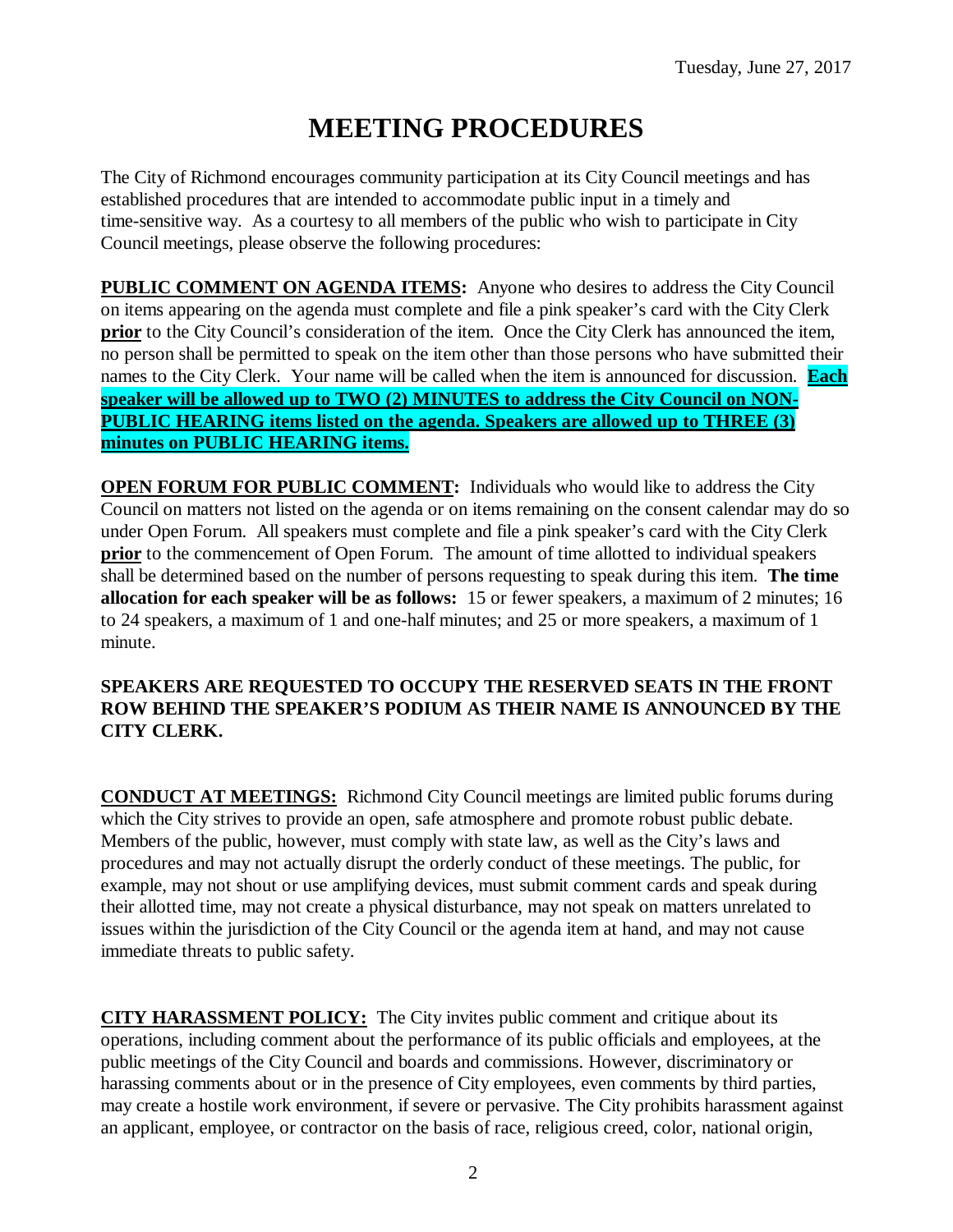ancestry, physical disability, medical condition, mental disability, marital status, sex (including pregnancy, childbirth, and related medical conditions), sexual orientation, gender identity, age or veteran status, or any other characteristic protected by federal, state or local law. In order to acknowledge the public's right to comment on City operations at public meetings, which could include comments that violate the City's harassment policy if such comments do not cause an actual disruption under the Council Rules and Procedures, while taking reasonable steps to protect City employees from discrimination and harassment, City Boards and Commissions shall adhere to the following procedures. If any person makes a harassing remark at a public meeting that violates the above City policy prohibiting harassment, the presiding officer of the meeting may, at the conclusion of the speaker's remarks and allotted time: (a) remind the public that the City's Policy Regarding Harassment of its Employees is contained in the written posted agenda; and (b) state that comments in violation of City policy are not condoned by the City and will play no role in City decisions. If any person makes a harassing remark at a public meeting that violates the above City policy, any City employee in the room who is offended by remarks violating the City's policy is excused from attendance at the meeting. No City employee is compelled to remain in attendance where it appears likely that speakers will make further harassing comments. If an employee leaves a City meeting for this reason, the presiding officer may send a designee to notify any offended employee who has left the meeting when those comments are likely concluded so that the employee may return to the meeting. The presiding officer may remind an employee or any council or board or commission member that he or she may leave the meeting if a remark violating the City's harassment policy is made. These procedures supplement the Council Rules and Procedures relating to disruption of orderly conduct at Council meetings.

Any law enforcement officer on duty or whose service is commanded by the presiding officer shall be Sergeant-at-Arms of the Council meetings. He/she, or they, shall carry out all orders and instructions given by the presiding officer for the purpose of maintaining order and decorum at the Council meetings (City Council Rules of Procedure and Order Section III F, RMC Section 2.12.030).

**\*\*\*\*\*\*\*\*\*\*\*\*\*\*\*\*\*\*\*\*\*\*\*\*\*\*\*\*\*\*\*\*\*\*\*\*\*\*\*\*\*\*\*\*\*\*\*\*\*\*\*\*\*\*\*\*\*\***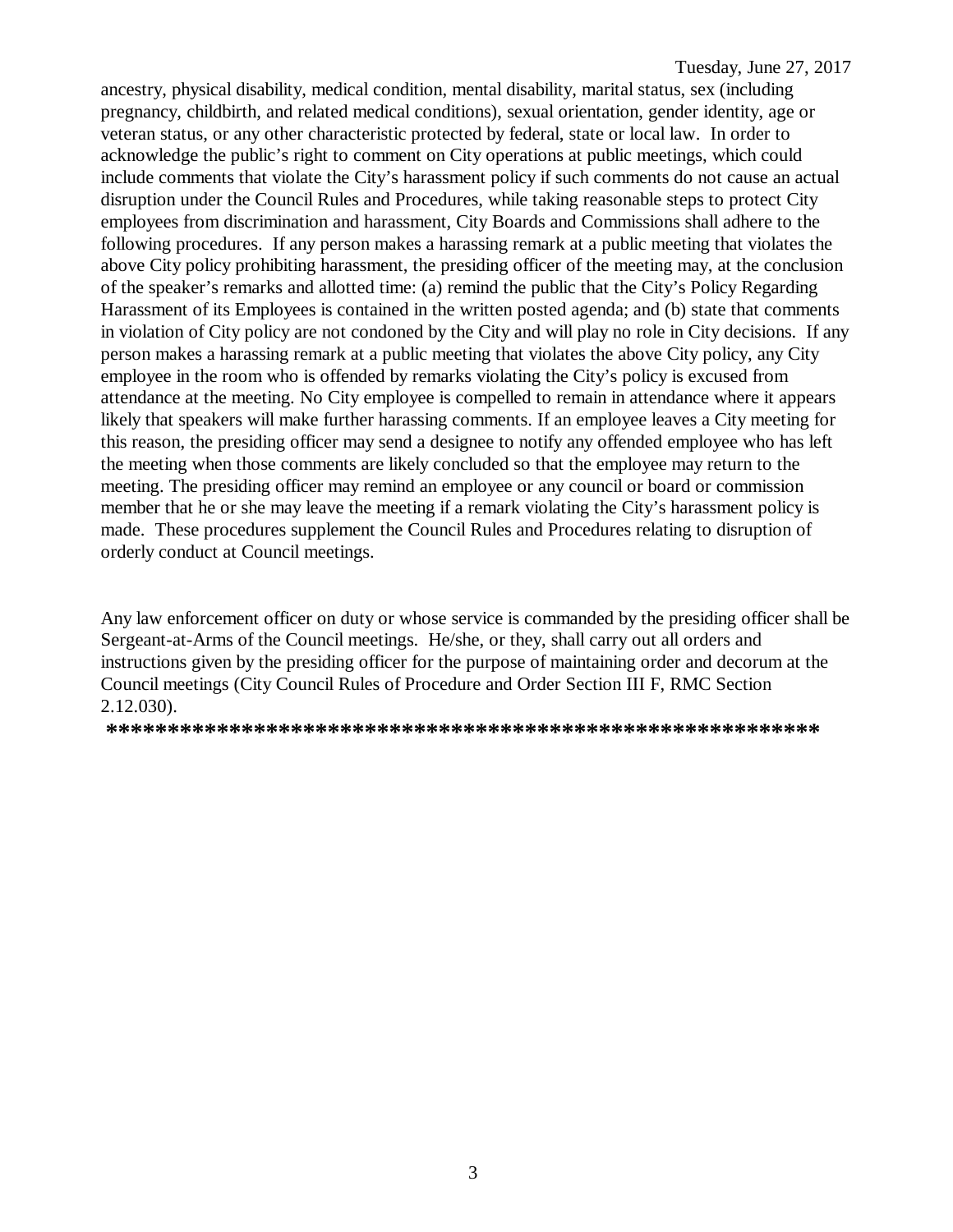# **OPEN SESSION TO HEAR PUBLIC COMMENT BEFORE CLOSED SESSION**

5:30 p.m.

## **A. ROLL CALL**

### **B. PUBLIC COMMENT BEFORE CLOSED SESSION**

# **C. ADJOURN TO CLOSED SESSION**

# **CLOSED SESSION**

Shimada Room of the Community Services Building

### **HOUSING AUTHORITY**

CONFERENCE WITH LEGAL COUNSEL - EXISTING LITIGATION (Subdivision [a] of Government Code Section 54956.9)

Hamilton vs. Richmond Housing Authority

### **CITY COUNCIL**

CONFERENCE WITH LEGAL COUNSEL - EXISTING LITIGATION (Subdivision [a] of Government Code Section 54956.9):

Flowers vs. City of Richmond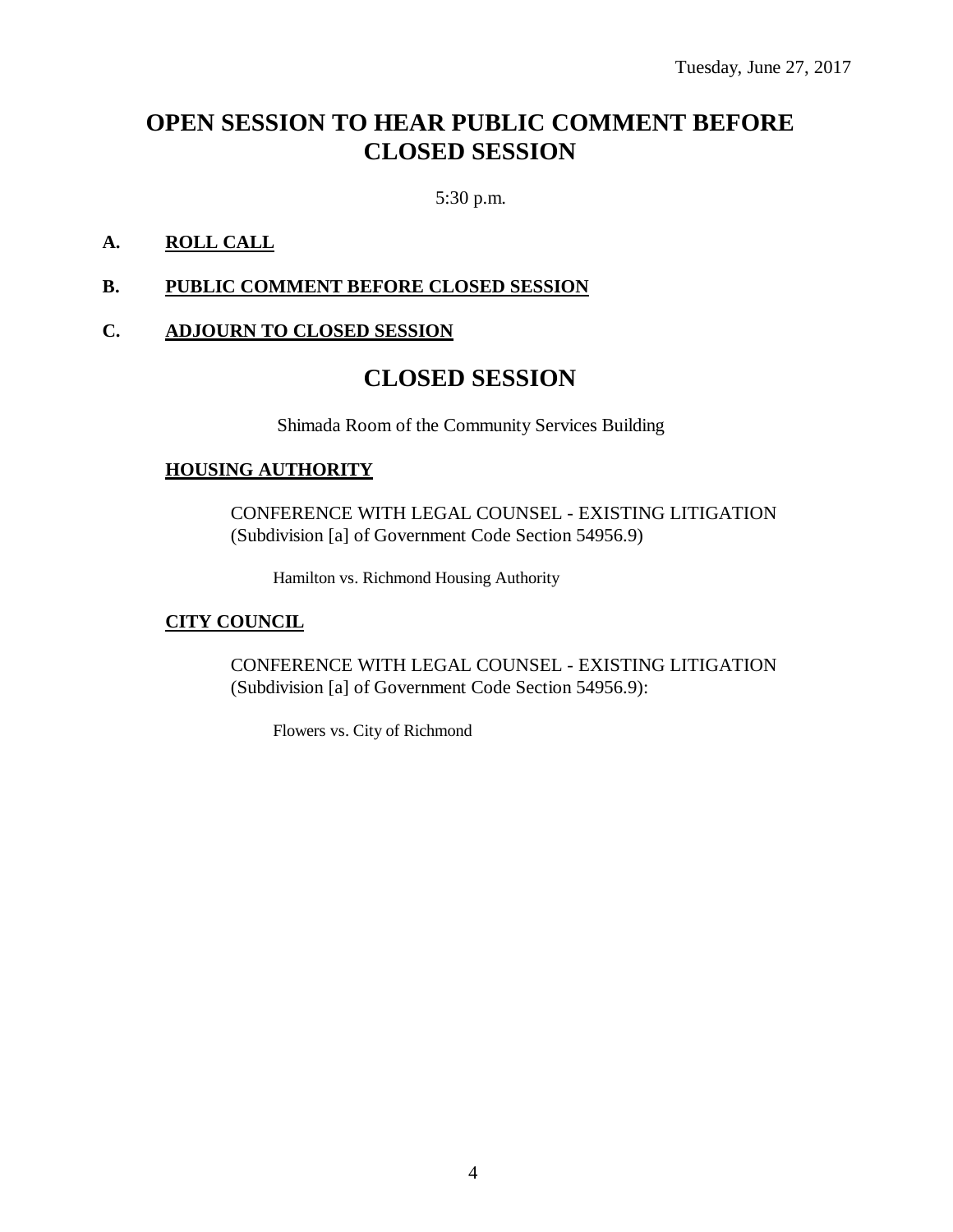# **SPECIAL MEETING OF THE RICHMOND HOUSING AUTHORITY**

6:25 p.m.

- **A. PLEDGE TO THE FLAG**
- **B. ROLL CALL**
- **C. STATEMENT OF CONFLICT OF INTEREST**
- **D. OPEN FORUM FOR PUBLIC COMMENT**
- **E. AGENDA REVIEW**

### **F. HOUSING AUTHORITY CONSENT CALENDAR**

- **F-1.** APPROVE a contract with Municipal Resource Group to provide consulting services to the Richmond Housing Authority, necessitated by the current vacancy in the Richmond Housing Authority Executive Director position, for an amount not to exceed \$105,264 and for a term extending to December 31, 2017 - City Manager's Office (Bill Lindsay 620-6512).
- **F-2.** ADOPT a resolution approving new tables of utility allowances for use in the Section 8 Voucher and Public Housing Programs effective July 1, 2017 - Housing Authority (William Bounthon 621-1358).
- **F-3.** ADOPT a resolution approving a contract with Vacant Property Specialists (VPS) to secure the Hacienda, a 150-unit, high-rise owned by the Richmond Housing Authority, in an amount not to exceed \$84,000 and for a term extending to June 30, 2018 - Housing Authority (William Bounthon 621-1358).
- **F-4.** APPROVE the minutes of the February 21 and May 2, 2017, Richmond Housing Authority Meetings - City Clerk's Office (Pamela Christian 620-6513).

### **G. ADJOURNMENT**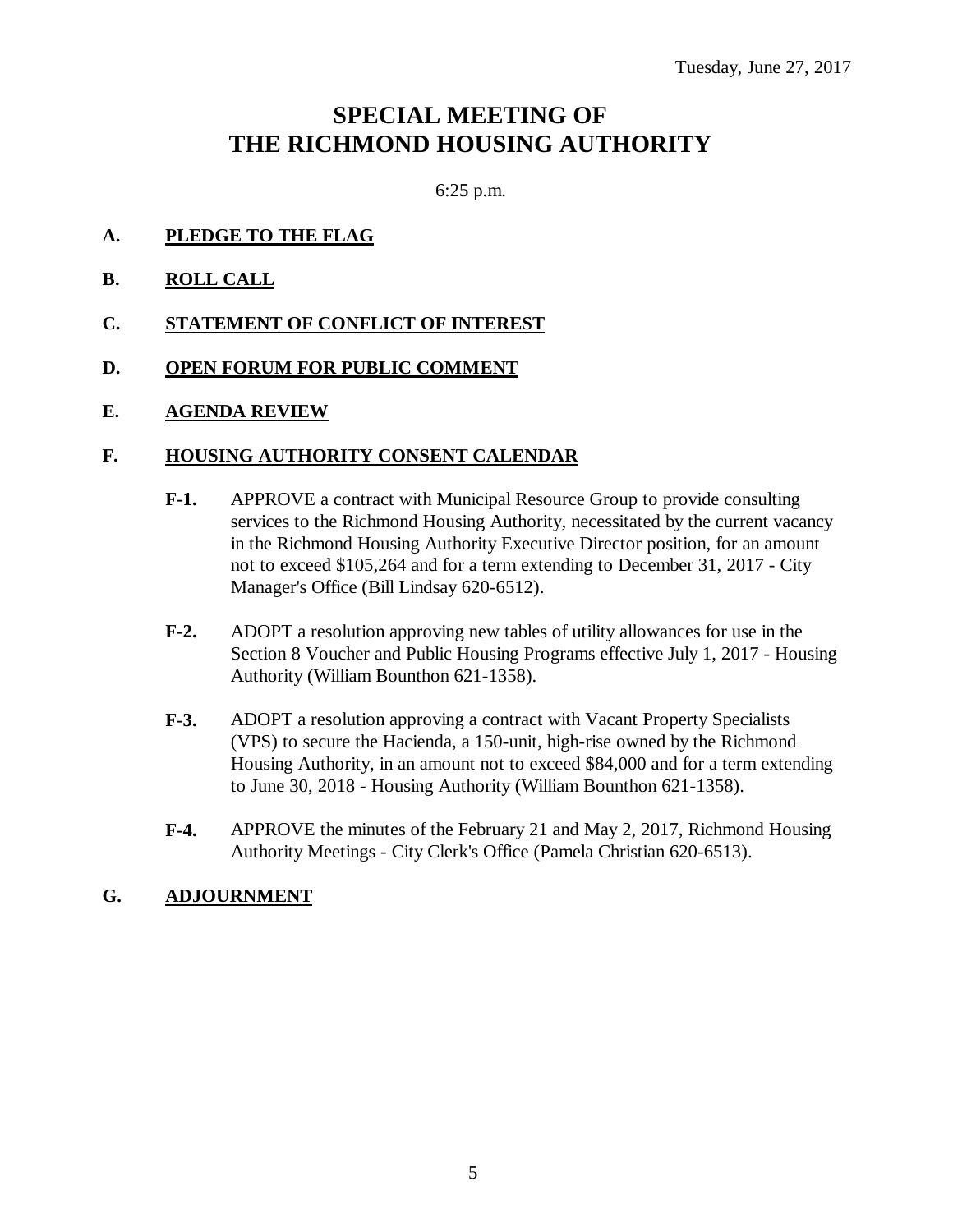# **REGULAR MEETING OF THE SUCCESSOR AGENCY TO THE RICHMOND REDEVELOPMENT AGENCY AND THE RICHMOND CITY COUNCIL**

6:30 p.m.

### **A. ROLL CALL**

### **B. STATEMENT OF CONFLICT OF INTEREST**

### **C. AGENDA REVIEW**

#### **D. PRESENTATIONS, PROCLAMATIONS, AND COMMENDATIONS**

- **D-1.** PROCLAMATION honoring Ms. Mary Lee "Peace" Head for her contributions in the Richmond Shipyards during World War II and service to the community for many years - Councilmember Gayle McLaughlin (620-5431) Vice Mayor Jovanka Beckles (620-6568) and Mayor Tom Butt (620-6503).
- **D-2.** PROCLAMATIONS recognizing Kathryn Sibley, Dayna Holz, and Fletcher Oakes as advocates for the arts in Richmond and for their many contributions to various art programs, initiatives and events in the City of Richmond - Councilmember Gayle McLaughlin and Vice-Mayor Jovanka Beckles.
- **D-3.** PRESENT a certificate to Half Price Books for its generous and ongoing donation of books and educational materials to the Richmond community - Office of the Mayor (Mayor Tom Butt 620-6503).
- **D-4.** ANNOUNCE recent resignations from City of Richmond Boards, Commissions and Committees; ANNOUNCE vacancies on City of Richmond Boards, and Commissions and committees as of June 27, 2017, and ask that interested individuals send applications to the City Clerk - Office of the Mayor (Mayor Tom Butt 620-6503).

### **E. REPORT FROM THE CITY ATTORNEY OF FINAL DECISIONS MADE DURING CLOSED SESSION**

### **F. REPORT FROM THE CITY MANAGER**

### **G. OPEN FORUM FOR PUBLIC COMMENT**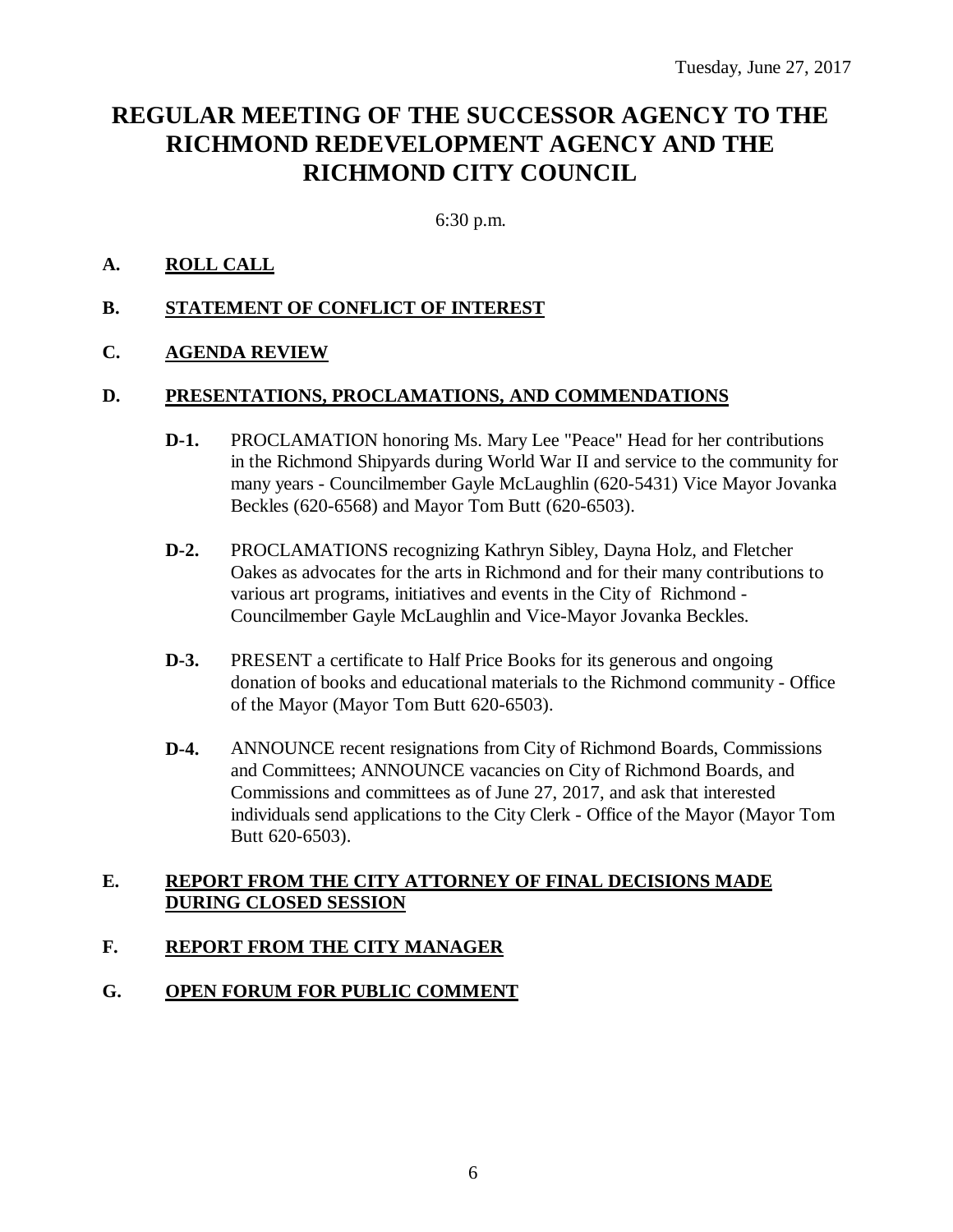### **H. SUCCESSOR AGENCY TO THE RICHMOND COMMUNITY REDEVELOPMENT AGENCY BUDGET SESSION**

**H-1.** ADOPT a resolution approving the Administrative Budget for the Successor Agency to the Richmond Community Redevelopment Agency for the period July 1, 2017, through June 30, 2018, pursuant to California Health and Safety Code 34177(j) - Successor Agency to the Richmond Community Redevelopment Agency (Belinda Warner/Stacie Plummer 620-6930).

# **I. CITY OF RICHMOND BUDGET SESSION**

- **I-1.** ADOPT resolutions approving: (1) Fiscal Year 2017-18 Annual Operating Budget and (2) Fiscal Years 2017-22 Five-Year Capital Improvement Plan - Finance Department (Belinda Warner/Markisha Guillory 620-5434).
- **I-2.** ADOPT a resolution approving the Fiscal Year 2017-18 and the adjusted Fiscal Years 2015-16 and 2016-17 Appropriations Limits for the City of Richmond, pursuant to Article XIIIB, as amended, of the Constitution of the State of California - Finance Department (Belinda Warner/Markisha Guillory 620-5434).

# **J. STUDY AND ACTION SESSION**

- **J-1.** RECEIVE the annual presentation from East Bay Municipal Utility District (EBMUD) Community Affairs Representative Sharla J. Sullivan regarding EBMUD rate increases and ongoing commitments to investment in infrastructure - City Manager's Office (Bill Lindsay 620-6512).
- **J-2.** RECEIVE a presentation from staff and special counsel regarding sidewalk inspection and repair issues, and DISCUSS and DIRECT staff regarding options for new policies and procedures to improve on maintenance, repair and liability issues for public sidewalks - Office of the Mayor (Mayor Tom Butt 620-6503).
- **J-3.** (1) APPROVE a recommendation from the Environment & Community Investment Agreement (ECIA) Grant Review Committee for Fiscal Year (FY) 2017-2018 grant awards to 20 organizations in an amount not to exceed \$513,000; (2) ADOPT a resolution of the approved list of FY 2017-2018 ECIA grant awardees; (3) APPROVE increasing the amount of advanced payment allowable from 25% to up to 50%, and (4) AUTHORIZE the city manager to negotiate and execute Grant Service Agreements with approved grantees - City Manager's Office (Bill Lindsay/LaShonda White 620-6512).
- **J-4.** RECEIVE a presentation regarding vector control efforts in Contra Costa County from the Contra Costa Mosquito and Vector Control District - Office of the Mayor (Mayor Tom Butt 620-6503).